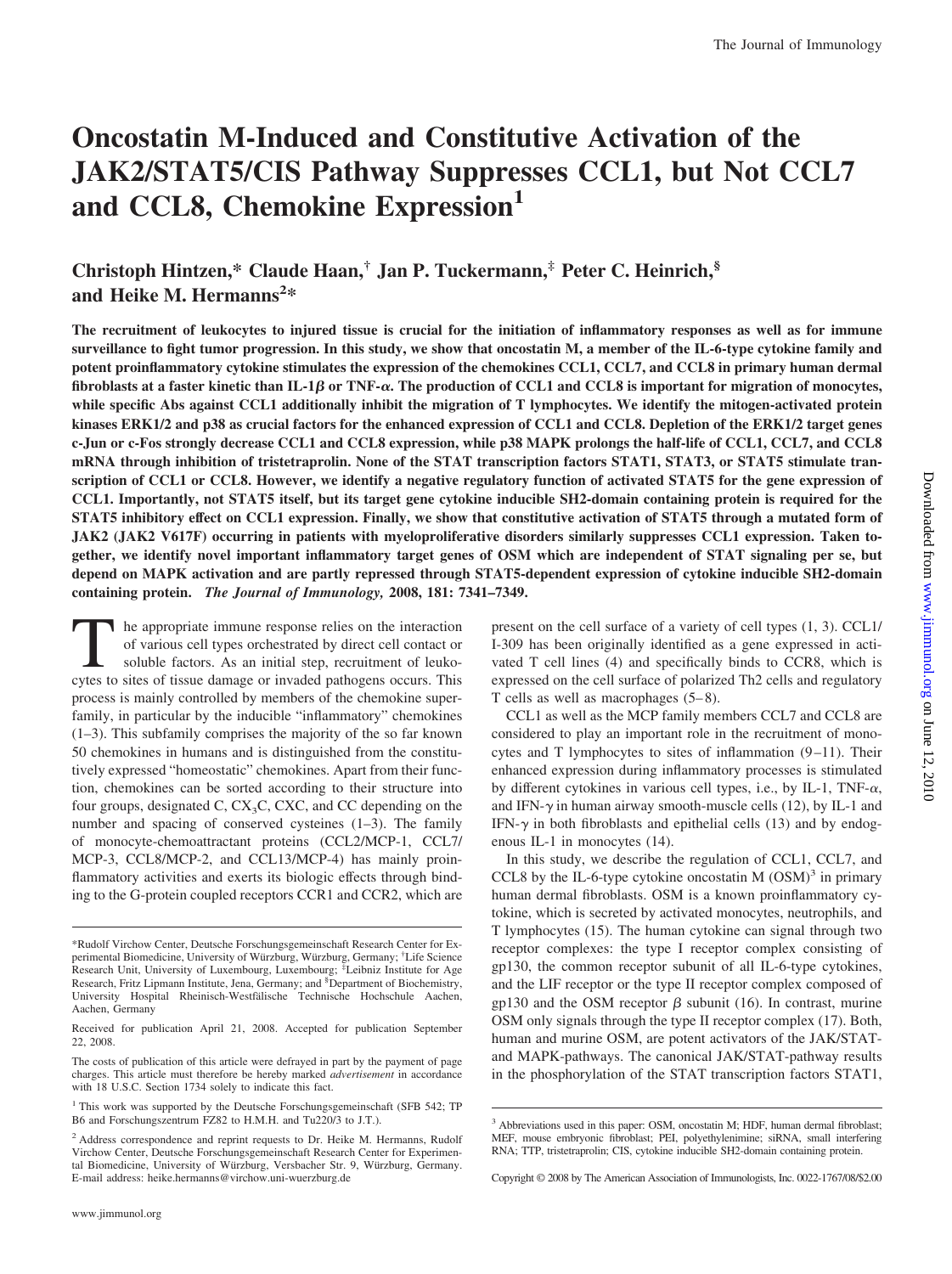STAT3, and STAT5, their dimerization and subsequent translocation into the nucleus where they bind to STAT-specific DNAbinding elements (18, 19). In many cell types, OSM stimulation has also been reported to activate the MAPK ERK1/2 and the stress-activated protein kinases p38 and JNK (20–22). These kinases have been implicated in the regulation of OSM-mediated chemokine expression in previous studies, i.e., eotaxin expression in fibroblasts, stromal-derived factor-1 in mesenchymal stem cells and CCL21 in microvascular endothelial cells (23–25).

To further elucidate the role of OSM within an inflammatory context, the intracellular mechanisms leading to the release of CCL1, CCL7, and CCL8 in human dermal fibroblasts (HDFs) were investigated. OSM-induced transcription of CCL1, CCL7, and CCL8 was dependent on activation of ERK1 and ERK2 and their downstream targets c-Jun and c-Fos, forming the transcription factor complex AP-1. The chemokine mRNAs were stabilized by p38 MAPK-dependent inhibition of tristetraprolin and their secretion stimulated the migration of monocytes and T lymphocytes. Furthermore, we identified a novel negative regulatory mechanism for the induction of CCL1, which is dependent on STAT5-induced cytokine inducible SH2-domain containing protein (CIS) expression. This negative regulatory loop also appears to function in acute myeloid leukemia cells, which express a constitutively active form of JAK2.

# **Materials and Methods**

#### *Cell culture and cytokines*

Primary HDFs and murine embryonic fibroblasts (MEFs) were maintained in DMEM (Invitrogen). STAT5a/b heterozygous mice were intercrossed; single E14.5 embryos were collected and genotyped as described (26). MEFs were isolated from these embryos and immortalized as described (27). Primary monocytes, primary T lymphocytes, and HEL cells were grown in RPMI 1640 medium (Invitrogen). All media were supplemented with 10% FCS or 1% human serum (PAA) for primary blood cells. Cells were grown at  $37^{\circ}$ C in a water-saturated atmosphere containing  $5\%$  CO<sub>2</sub>. HDFs were generated as described previously (28). Human PBMCs were isolated from fresh blood or from buffy coats. Monocytes and T cells were isolated with a Dynal Monocyte Negative Isolation Kit or a Dynal T Cell Negative Isolation Kit, respectively, as described by the manufacturer (Invitrogen). Recombinant human OSM, TNF- $\alpha$ , and IL-1 $\beta$  were obtained from Cell Concepts and murine OSM from R&D Systems. Human LIF was purchased from Sigma-Aldrich. rIL-6 and soluble IL-6R were prepared as described (29).

#### *Cell lysis and Western blotting*

HDF and MEF cells were stimulated for the indicated times with 20 ng/ml human or murine OSM. Immediately after stimulation, cells were lysed in Triton lysis buffer as described previously (30). All steps of cell lysis were performed at 4°C using ice-cold buffers. Proteins were separated by SDS-PAGE in 10% gels, followed by electroblotting onto a polyvinylidene difluoride membrane (PALL). Western blot analysis was conducted using the indicated Abs and the ECL kit (GE Healthcare) according to the manufacturer's instructions. Before reprobing, blots were stripped in 2% SDS and 100 mM 2-ME in 62.5 mM Tris-HCl (pH 6.7) for 20 min at 70°C. The pharmacological inhibitors U0126 (Promega), SB202190, SP600125, AG490, and JAK inhibitor 1 (Merck AG) were applied 30 min prior stimulation with cytokines.

#### *Antibodies*

The phosphospecific polyclonal Abs against  $STAT1(Tyr^{701})$ ,  $STAT3(Tyr^{705})$ ,  $STAT5(Tyr^{694})$ ,  $ERK1/2(Thr^{202}/Tyr^{204})$ ,  $MK2(Thr^{222})$ , and JAK2 (Tyr<sup>1007/1008</sup>), as well as STAT1, STAT3, MK2, JAK2, ERK1/2, c-Fos, c-Jun, and  $\alpha/\beta$ -tubulin Abs were purchased from Cell Signaling Technology. The polyclonal Abs against STAT5b (C-17) and p38 (C-20) were obtained from Santa Cruz Biotechnology and the antiserum against active-p38 from Promega. The HRP-conjugated secondary Abs were purchased from DakoCytomation.

#### *RT-PCR*

Total RNA was isolated from HDFs and MEFs stimulated for the indicated times with 20 ng/ml human or murine OSM, respectively, using RNeasy columns (Qiagen) according to the manufacturer's instructions. RT and PCR were performed with  $1 \mu g$  of total cell RNA using the OneStep RT-PCR kit (Qiagen). Detection of specific mRNA for SOCS1, SOCS3, CIS, CCL1, CCL7, CCL8, and TCA-3 was achieved by using primers designed to amplify at least one exon (across one intron/exon border to exclude contamination of cDNA with genomic DNA). GAPDH was used as an internal standard (31). Amplification was conducted with 35 cycles of 40 s denaturation at 94°C, 30 s annealing at 53–58°C and 30 s extension at 72°C. The amplification was terminated with an extension step for 10 min at 72°C after the last cycle. PCR products were separated on 1% agarose gels and stained with ethidium bromide.

#### *RNase protection assays*

Total RNA was isolated as described above and protection assays were carried out using the mCK-5c and hCK8 RiboQuant MultiProbe Template set from BD Biosciences. Autoradiographies were quantified using a Typhoon 9400 (GE Healthcare).

#### *ELISA*

Subconfluent cultures (70–80%) were stimulated for the indicated time periods and with the indicated cytokines in normal supplemented medium. Supernatants were collected and analyzed by ELISA. Human CCL1 and CCL8 as well as murine TCA-3 ELISA kits were purchased from R&D Systems and used according to the manufacturer's protocol.

#### *Transfection of murine embryonic fibroblasts*

MEFs were transfected using polyethylenimine (PEI). All polyplexes consisting of DNA and PEI were prepared in a sterile isotonic glucose solution at pH 7.4. The preparation occurred in two steps:  $8 \mu g$  DNA, resuspended in a total volume of 304  $\mu$ l isotonic glucose solution, were incubated for 10 min at room temperature. Then, 96  $\mu$ l PEI solution (2 mg/ml) were added and after thorough mixing incubated for 20 min at room temperature. The transfection mixture was added to  $1 \times 10^5$  MEFs in 2.6 ml OptiMEM/10% FCS (Invitrogen). After 4 h at 37°C the transfection medium was removed and replaced by DMEM/10% FCS. Forty-four hours later cells were stimulated and lysed as described above.

#### *Modified Boyden chamber assay*

Primary monocytes and T-lymphocytes were incubated for 2 h after isolation in RPMI 1640 containing 1% human serum and maintained in DMEM without serum throughout the assay. Transwell inserts (6.5 mm diameter,  $8 \mu m$  pore size; Corning Costar) were coated with human fibronectin. Into each transwell,  $1 \times 10^5$  monocytes or T-lymphocytes/100  $\mu$ l were transferred. The transwell was inserted into a 24-well plate containing 800  $\mu$ l supernatant of OSM-stimulated HDFs or IL-1 $\beta$ -stimulated HEL cells and monocytes, respectively. Cell migration to the bottom chamber was assessed 4 h later. To block migration, specific Abs (R&D Systems) were added to the supernatant in the bottom chamber. Every migration assay was performed at least three times in triplicate.

# *Small interfering RNA (siRNA) transfection*

HDFs were seeded in 6-well plates and allowed to grow to 70% confluency for 24 h. Transient transfections were performed with DharmaFECT1 transfection reagent (Perbio Europe) according to the manufacturer's protocol. In brief, 75 nM siRNA (OnTargetPlus SMARTpools; Perbio Europe) or nonsilencing off-target siRNA (Qiagen) and DharmaFECT1 transfection reagent were each diluted first in reduced serum medium (OptiMEM; Invitrogen) and then mixed. The mixtures were allowed to incubate for 30 min at room temperature and then added in drops to each culture dish containing medium without FCS. Two hours later, complete DMEM medium was added. Forty-eight hours after transfection the cells could be stimulated and further investigated.

#### *Statistical analysis*

All data are expressed as mean  $\pm$  SD for at least three separate experiments (Student's *t* test). A probability  $p < 0.05$  was considered significantly different. All analyses were performed using the statistical software Graph-Pad Prism (GraphPad Prism for Windows, Version 3.00, GraphPad Software).

#### **Results**

*Oncostatin M stimulates production of CCL1, CCL7, and CCL8 by primary human dermal fibroblasts*

To elucidate the effect of OSM on the expression of CCL1, CCL7, and CCL8 in HDFs, their mRNA levels were determined by RNase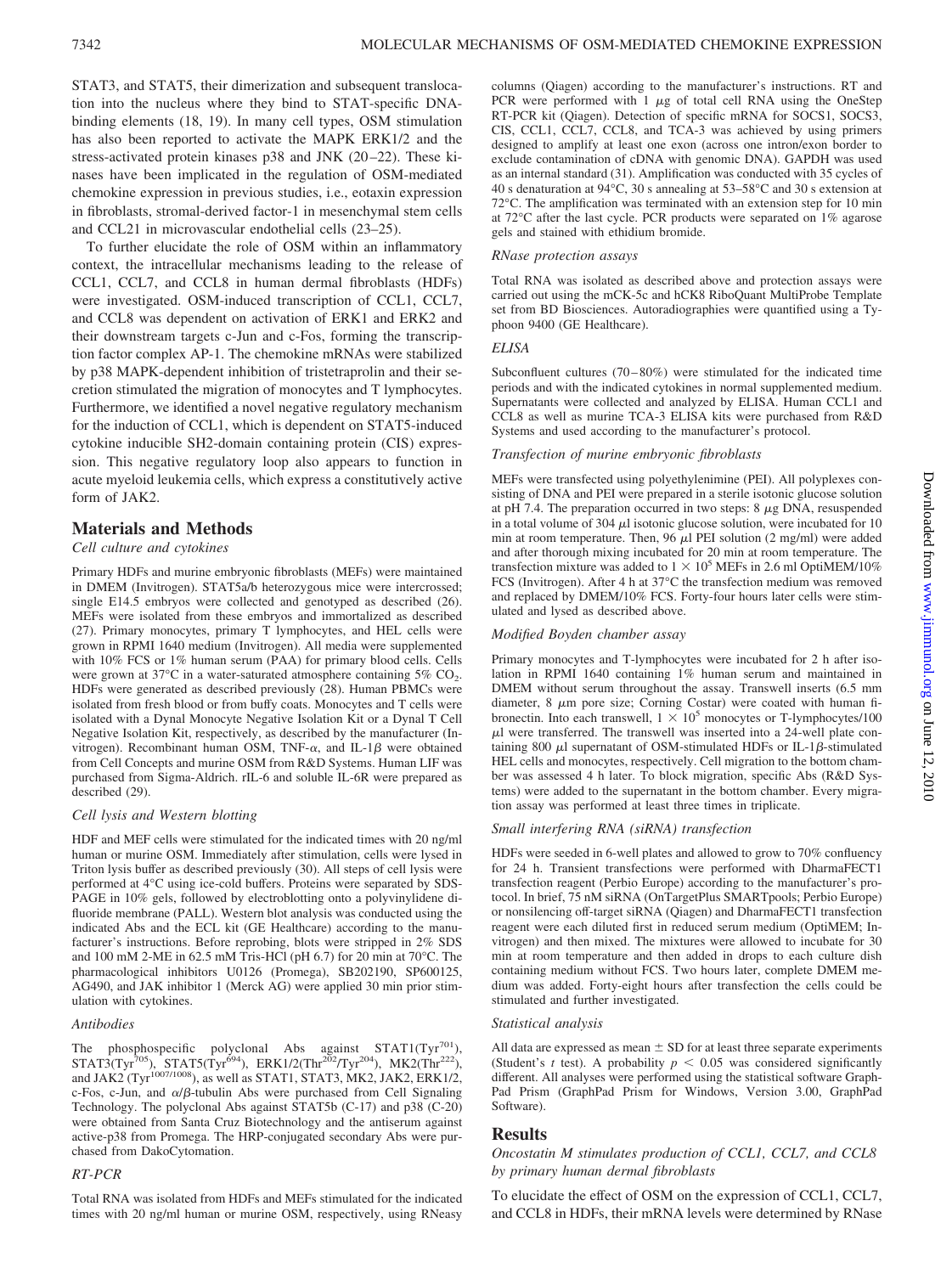**FIGURE 1.** OSM-induced expression of CCL1, CCL7, and CCL8. *A*, The mRNA levels of CCL1, CCL7, and CCL8 in HDFs treated with 20 ng/ml OSM are determined by RNase protection assays and one representative of three independent experiments is shown. *B*, RNase protection assay results were quantified by phosphoimager, the relative mRNA levels were normalized to those of GAPDH and expressed as fold induction relative to unstimulated cells. The values shown are mean  $\pm$  SD ( $n = 3$ ).  $\ast$ ,  $p <$ 0.05 vs control. *C*, Protein amounts of CCL1 and CCL8 in culture supernatants of OSM-treated HDFs (20 ng/ ml) were determined by ELISA. Data are expressed as mean  $\pm$  SD ( $n = 4$ ).  $*, p < 0.05$  vs control. *D*, Protein amounts of CCL1 and CCL8 in culture supernatants of OSM- (20 ng/ ml), IL-1 $\beta$ - (10 ng/ml) or TNF- $\alpha$ - (10 ng/ml) treated HDFs (1 and 24 h) were determined by ELISA. Data are expressed as mean  $\pm$  SD ( $n = 3$ ).  $\ast$ ,  $p < 0.05$  vs control.

protection assays. Human OSM (20 ng/ml) stimulated the transcription of CCL1, CCL7, and CCL8 transcription time dependently with a peak at 60 min. Significant quantities of all mRNAs were still detectable 4 h after stimulation (Fig. 1, *A* and *B*). ELISAs, conducted for CCL1 and CCL8 to quantify protein levels in HDF supernatants, confirmed the secretion of up to 300 pg/ml CCL1 and up to 600 pg/ml CCL8 (Fig. 1*C*). Once produced, the proteins were stable for at least 12 h in cell supernatants. Furthermore, analysis of the required OSM dose demonstrated that enhanced transcription of the chemokines starts at  $\sim$ 1 ng/ml and reached a plateau at 10 ng/ml (Supplementary Figure S1*A*).4 To evaluate the ability of other inflammatory cytokines to induce CCL1, CCL7, and CCL8, HDFs were stimulated for 4 h with 100 ng/ml LIF, 20 ng/ml IL-6 (in combination with  $0.5 \mu$ g/ml soluble IL-6R), 10 ng/ml TNF- $\alpha$ , or 10 ng/ml IL-1 $\beta$ . TNF- $\alpha$  and IL-1 $\beta$ up-regulated CCL1, CCL7, and CCL8 mRNA levels to a similar extent as OSM (Supplementary Figure S1, *B–D*). However, for IL-1 $\beta$ - and TNF- $\alpha$ -treated HDFs, a remarkable delay in protein secretion was detectable; only OSM induced maximal chemokine secretion already 1 h after cytokine stimulation. After 24-h stimulation though, all three cytokines stimulated substantial release of chemokines (Fig. 1*D*). In contrast to the proinflammatory cytokines, IL-6 stimulation induced only marginal increases in CCL7 and CCL8 mRNA levels and LIF completely failed to initiate mRNA expression of the analyzed chemokines (Supplementary Figure S1, *B*). In summary, OSM is a potent inducer of CCL1, CCL7, and CCL8 expression comparable to IL-1 $\beta$  and TNF- $\alpha$ , however, maximal chemokine secretion is achieved at earlier time points.







**FIGURE 2.** OSM-induced CCL1 and CCL8 expression mediates migration of primary monocytes and T lymphocytes. *A* and *B*, Culture supernatants of OSM-treated HDFs (20 ng/ml, 3 h) were used to analyze the potential of secreted chemokines to induce migration in a modified Boyden chamber assay as described in *Materials and Methods*. The numbers of migrated monocytes or T lymphocytes were determined and compared with controls (untreated DMEM). Values shown are mean  $\pm$  SD ( $n = 3$ ).  $*, p < 0.05$  vs control; <u>d</u>,  $p < 0.05$  vs Ab control.

<sup>&</sup>lt;sup>4</sup> The online version of this article contains supplementary material.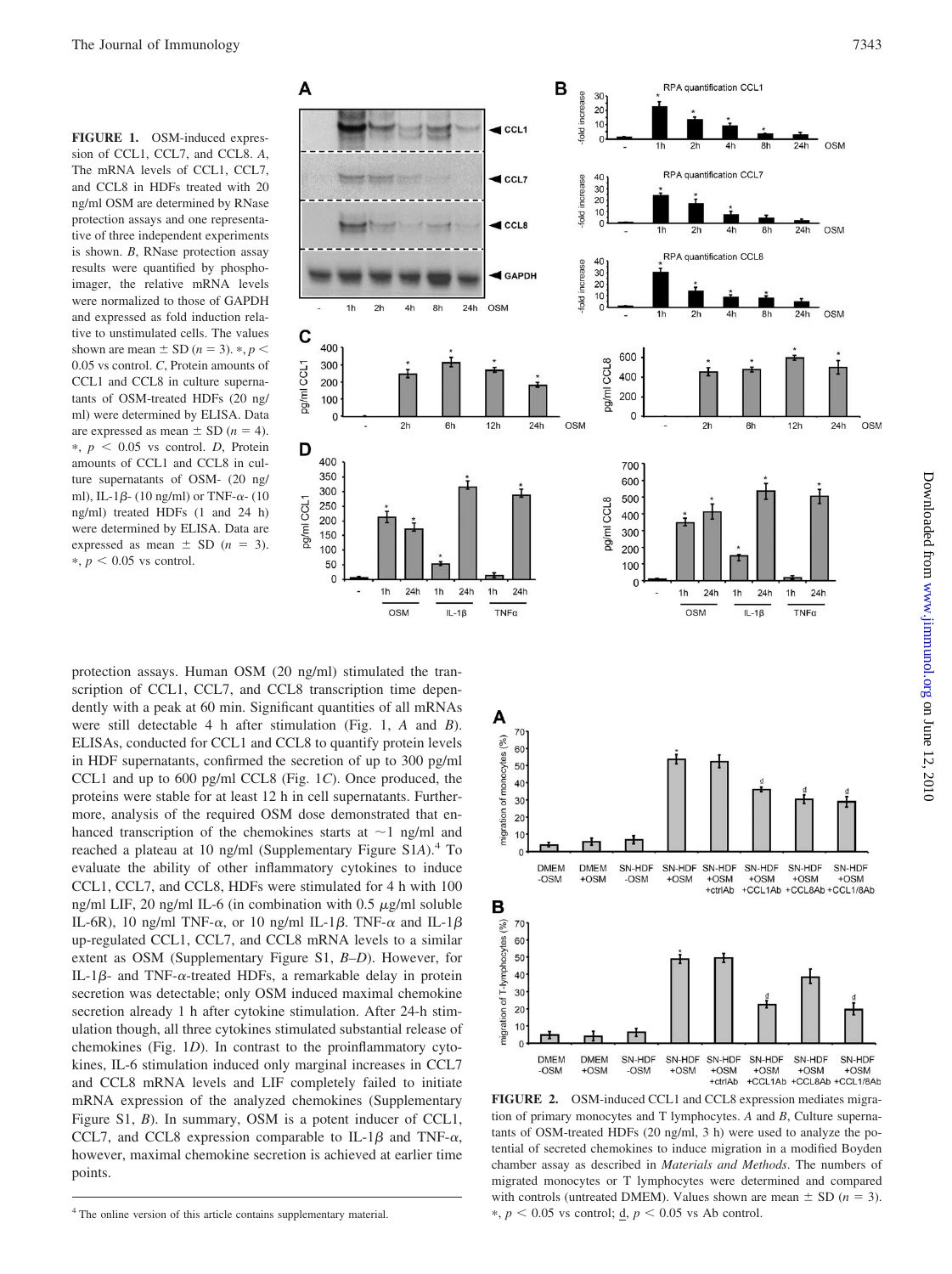

**FIGURE 3.** OSM-induced CCL1 and CCL8 expression is dependent on MAPK signaling. A, HDFs were pretreated with 10  $\mu$ M SB202190, 10  $\mu$ M U0126, or 10 μM SP600125 for 30 min, exposed to 20 ng/ml OSM for 3 h and secreted protein amounts of CCL1 or CCL8 were measured by ELISA from culture supernatants. Data are expressed as mean  $\pm$  SD ( $n = 5$ ).  $\ast$ ,  $p < 0.05$  vs control. *B*, HDFs were stimulated with 20 ng/ml OSM for 30 min. Subsequently, cells were washed and cultivated for additional 20 min in OSM-free medium containing actinomycin D  $(4 \mu M)$  to block transcription. Afterward, 10  $\mu$ M SB202190 or 10  $\mu$ M U0126 were added to the medium before the cells were finally stimulated a second time with OSM for the indicated time periods. CCL1 mRNA and GAPDH mRNA levels were analyzed by RT-PCR. One representative of three independent experiments is shown. *C*, HDFs were transfected with TTP siRNA as described in *Materials and Methods*. Forty-eight hours after transfection, cells were pretreated with 10  $\mu$ M SB202190 for 20 min and subsequently stimulated with 20 ng/ml OSM for 3 h. The amounts of CCL1 or CCL8 in culture supernatants were measured by ELISA. Data are expressed as mean  $\pm$  SD ( $n = 3$ ).  $\ast$ ,  $p < 0.05$  vs control. *D*, HDFs were transfected with control, c-Jun, or c-Fos siRNA, respectively. The amounts of CCL1 or CCL8 in culture supernatants were measured by ELISA. Data are expressed as mean  $\pm$  SD ( $n = 4$ ).  $\ast$ ,  $p < 0.05$  vs control. To analyze knock-down efficiency whole cellular lysates were subjected to Western blot analysis using specific Abs against c-Fos and c-Jun. Tubulin expression served as loading control.

# *OSM-induced CCL1 and CCL8 expression leads to migration of monocytes and T lymphocytes*

As both CCL1 and CCL8 have been implicated in the recruitment of monocytes and T lymphocytes, we wondered whether the amounts of CCL1 and CCL8 induced by OSM are sufficient to stimulate leukocyte migration. HDFs were stimulated with 20 ng/ml OSM for 3 h and the chemokine-containing supernatant was added to a modified Boyden chamber assay. Direct OSM treatment or supernatant from untreated HDFs had no influence on the migration of the leukocytes (Fig. 2, *A* and *B*, *second and third column*). In contrast, the supernatant of OSM-stimulated HDFs induced the migration of  $~50\%$  of the seeded monocytes or T lymphocytes to the bottom reservoir of the transwell (*fourth column*). To evaluate the contribution of CCL1 and CCL8 to migration, we added neutralizing Abs to both chemokines, alone or in combination. As expected, neutralization of CCL1 reduced the migration of monocytes (Fig. 2*A*, *sixth column*) and T lymphocytes (Fig. 2*B*, *sixth column*) while the blockade of CCL8 significantly reduced migration of monocytes (Fig. 2*A*, *seventh column*), but only had a minor inhibitory effect on T lymphocytes (Fig. 2*B*, *seventh column*). Simultaneous addition of both Abs revealed no additive effect (Fig. 2, *A* and *B*, *eighth column*).

In conclusion, OSM induced the migration of leukocytes via HDF-released factors mediated in part by CCL1 and CCL8.

# *OSM-induced ERK1/2 activation is involved in transcription of CCL1, CCL7, and CCL8 while p38 MAPK stabilizes the mRNA through a tristetraprolin (TTP)-inhibiting mechanism*

Next, we investigated which signal transduction pathways participate in CCL1, CCL7, and CCL8 transcription. Established pharmacological inhibitors of the three MAPK families ERK, p38, and JNK served as tools to assess their roles in OSM-mediated CCL1 and CCL8 induction. Preincubation of HDFs with the p38 MAPK inhibitor SB202190 or the ERK1/2 inhibitor U0126, but not the JNK inhibitor SP600125, led to a significant reduction in the protein levels of CCL1 and CCL8 detected in HDF supernatants 3 h after OSM stimulation (Fig. 3*A*). Analysis of mRNA levels by RNase protection assays proved to be consistent with the results of protein assays (data not shown). Effectiveness of all inhibitors was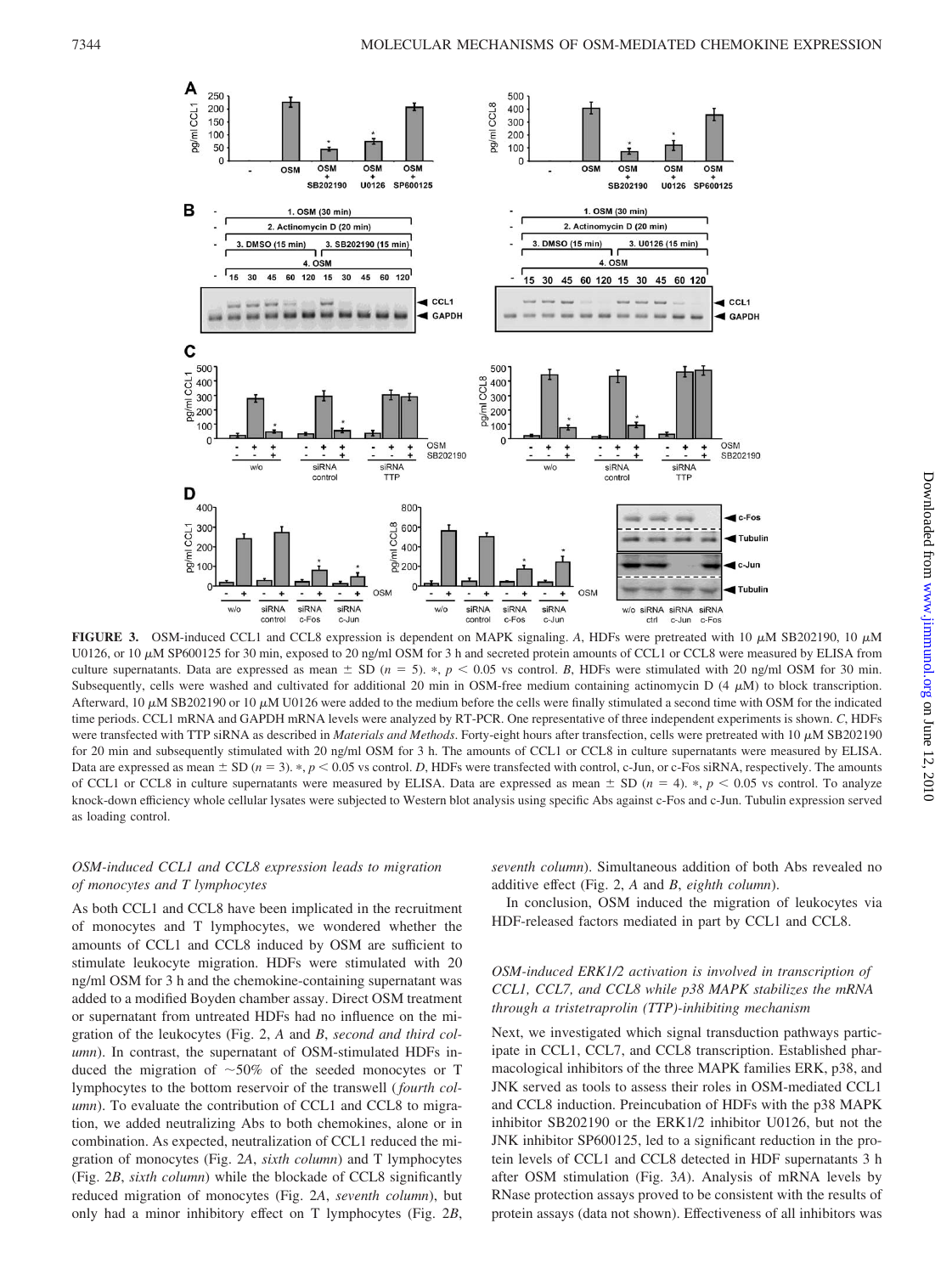**FIGURE 4.** CCL1 and TCA-3 expression are negatively regulated by STAT5 activation. *A*, Western blot detection of whole cellular extracts of siRNA transfected HDFs, treated with OSM (20 ng/ml, 3 h), using specific antisera against phospho-STAT1, -STAT3, or -STAT5. Subsequently the blots were stripped and reprobed with antisera recognizing proteins irrespectively of their activation. *B*, Amounts of CCL1 or CCL8 in culture supernatants of transfected HDFs were measured by ELISA. Data are expressed as mean  $\pm$  SD  $(n = 5)$ . \*,  $p < 0.05$  vs control. *C*, MEF cells were treated with 20 ng/ml murine OSM for the indicated time periods. The mRNA levels of TCA-3 were determined by RNase protection assays and a representative experiment of three independent experiments is shown. RNase protection assay results were quantified and the relative levels of TCA-3 following OSM stimulation were normalized to those of GAPDH and compared with unstimulated cells. The values shown are mean  $\pm$  SD (*n* = 3).  $\ast$ , *p* < 0.05 vs control. *D*, ELISA to detect protein amounts of TCA-3 in MEF cells treated with murine OSM (20 ng/ml) for the indicated time periods.



demonstrated by Western blot analysis of target proteins (Supplementary Figure S2*A*).

To corroborate whether p38 and ERK1/2 were directly involved in initiation of transcription or stabilization of mRNA, we compared the time-dependent loss of CCL1, CCL7, and CCL8 mRNA in the presence or absence of OSM and the respective pharmacological inhibitors SB202190 or UO126 (Fig. 3*B* and Supplementary Fig. S2*B*). Chemokine expression in HDFs was induced by stimulation with OSM for 30 min. Afterward, OSM was removed and actinomycin D was added to the medium to prevent ongoing mRNA synthesis. After 20-min incubation with actinomycin D, OSM was added to restart activation of signal transduction in the absence or presence of the MAPK inhibitors SB202190 or UO126. Whereas CCL1 mRNA induced by 30 min OSM treatment was degraded only after 60 min of additional OSM treatment, the presence of the p38 inhibitor SB202190 in the supernatant prevented stabilization of the mRNA levels and led to rapid degradation already after additional 15 min incubation (Fig. 3*B*, *left panel*). The MEK1/2 inhibitor UO126, however, had no destabilizing effect on CCL1 mRNA (Fig. 3*B*, *right panel*). Equivalent results were obtained for CCL7 and CCL8 mRNA (Supplementary Fig. S2*B*). Control experiments demonstrated that OSM was not able to induce chemokine transcription in the presence of actinomycin D (Supplementary Fig. S2*B*, *right*).

Stabilization of AU-rich mRNAs can be mediated by p38 MAPK-dependent phosphorylation and subsequent degradation of the mRNA destabilizing protein TTP. Therefore, one could envisage a similar mechanism for OSM-activated p38 MAPK. Conse-

quently, chemokine mRNA should be stabilized in TTP knockdown cells irrespective of treatment with the p38 inhibitor SB202190. Indeed, mRNA levels of CCL1, CCL7, and CCL8 showed a prolonged half-life in TTP siRNA-treated HDFs despite inhibition of p38 by SB202190 (Supplementary Fig. S2*C*). Consistently, the strong reduction of OSM-induced CCL1 and CCL8 secretion in the presence of SB202190 was abrogated in cells pretreated with TTP siRNA (Fig. 3*C*, compare *sixth column* with *ninth column*).

Because inhibition of ERK activation had no influence on chemokine stability, we investigated a direct involvement in transcription by depleting the mRNAs of two prominent ERK1/2 immediate early target genes, c-Jun and c-Fos (Fig. 3*D*, *right panel*). Indeed, lack of c-Jun or c-Fos strongly reduced the capacity of OSM to induce transcription and secretion of CCL1 (Fig. 3*D*, *left panel*) and CCL8 (Fig. 3*D*, *middle panel*).

# *OSM-induced production of CCL1, but not CCL8, is negatively regulated by STAT5*

To investigate whether the OSM-stimulated CCL1 and CCL8 expression requires the JAK/STAT signaling cascade as well, HDFs were transfected with specific siRNAs against STAT1, STAT3, and STAT5, respectively. Although the analysis of whole cellular extracts indicated a complete knock-down of activated STAT factors (Fig. 4*A*), neither STAT1 nor STAT3 absence affected CCL1 or CCL8 production (Fig. 4*B*). Knock-down of STAT5, however, resulted in a strong increase of CCL1 protein secretion (Fig. 4*B*, *upper panel*).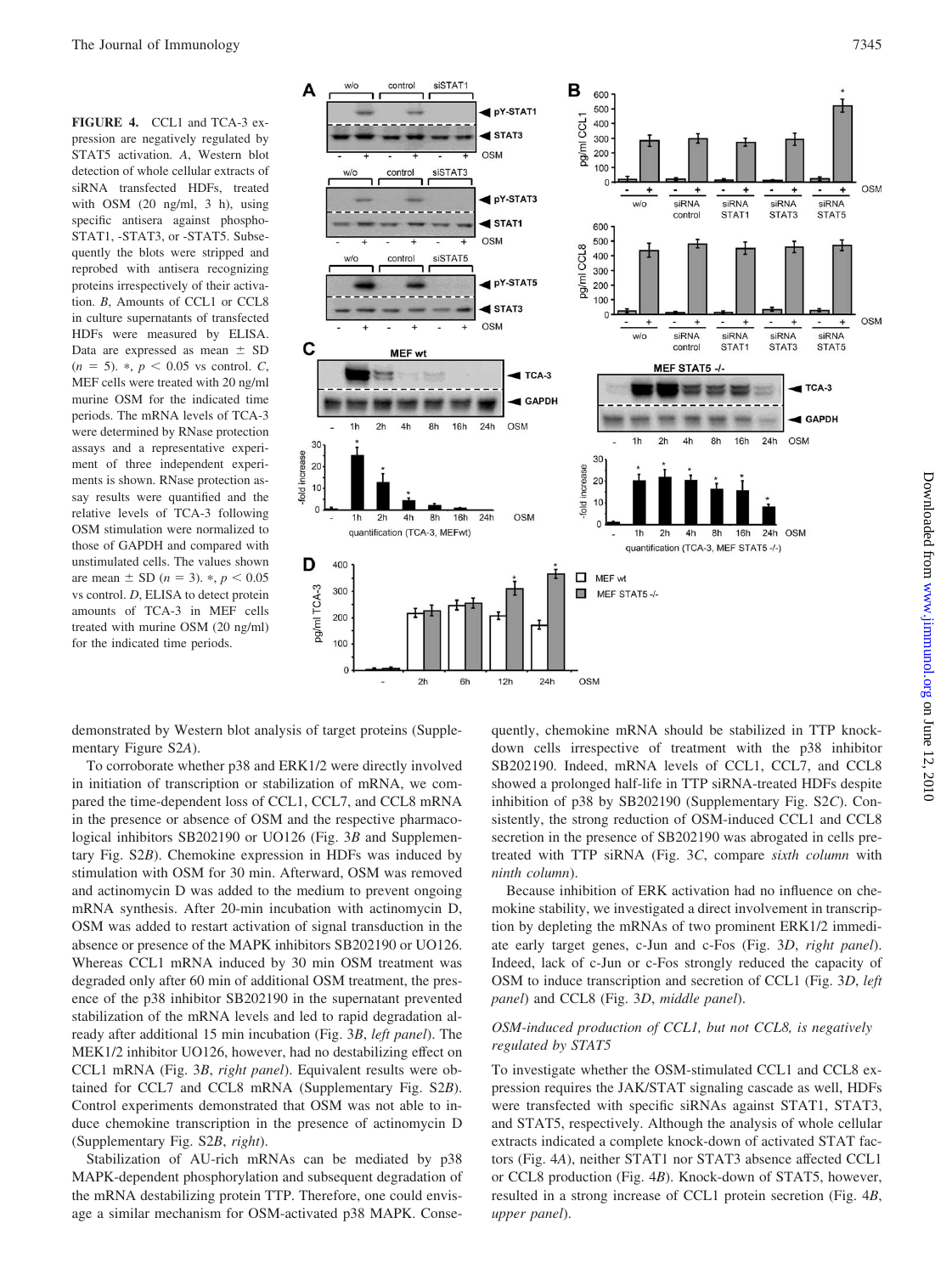**FIGURE 5.** The STAT5-dependent negative regulation of CCL1 expression is mediated by CIS. *A*, Western blot detection of whole cellular extracts of MEFs, treated with OSM (20 ng/ml for the indicated time periods), using Abs specific for phosphorylated STAT1, STAT3, STAT5, ERK1/2, and p38. The blots were stripped and reprobed with antisera recognizing the proteins irrespectively of their activation. *B*, RT-PCR to detect SOCS1, SOCS3, and CIS mRNA levels in MEFs stimulated with 20 ng/ml murine OSM for 1 h. One representative of three independent experiments is shown. *C*, HDFs were transfected with CIS siRNA and then stimulated with 20 ng/ml human OSM for 3 h. The protein amounts of CCL1 or CCL8 in culture supernatants were measured by ELISA. Data are expressed as mean  $\pm$  SD ( $n = 4$ ).  $*, p < 0.05$  vs control. *D*, MEF cells were transiently transfected with expression vectors for muCIS or control vector and stimulated with mOSM as indicated. The protein amounts of TCA-3 in culture supernatants were measured by ELISA. Data are expressed as mean  $\pm$  SD ( $n = 3$ ).  $\ast$ ,  $p <$ 0.05 vs MOCK-transfected control.



Previous studies have shown that STAT5 can be directly activated by JAK2 after cytokine stimulation (30, 32). To corroborate our results, we treated HDFs with AG490, an inhibitor with higher affinity to JAK2 than to other JAK family members. In fact, significantly increased CCL1 production is also observed after the administration of AG490 (Supplementary Fig. S3, *left panel*). However, the inhibitor does not exert any effect on the OSMinduced CCL8 expression (*right panel*).

TCA-3 represents the murine homologue to human CCL1. We therefore assessed the TCA-3 mRNA and protein levels in wild-type and  $STAT5^{-/-}$  MEF cells after OSM stimulation. A clear though transient induction of TCA-3 mRNA was observed in wild-type cells (Fig. 4*C*, *left*), whereas significantly elevated TCA-3 mRNA levels were detectable in STAT5-deficient MEFs up to 24 h after OSM stimulation (Fig. 4*C*, *right*). These elevated levels of TCA-3 mRNA in STAT5-deficient MEFs resulted in clearly elevated protein levels of TCA-3 in the supernatants after 24 h of stimulation (Fig. 4*D*).

To further investigate which factor(s) might be responsible for the negative regulation of TCA-3 in wild-type MEFs, STAT5 itself, a STAT5-inducible gene or secondary players, the activation patterns of prominent members of the OSM-inducible pathways were analyzed (Fig. 5*A*). We observed very similar phosphorylation kinetics for STAT1, STAT3, ERK1/2, and p38 in wild-type compared to  $STAT5^{-/-}$  MEFs after stimulation with OSM over the indicated periods of time. As expected, the STAT5 activation was not detectable in STAT5<sup>-/-</sup> cells (*third panel, left*). The analysis of common feedback inhibitors of IL-6-type cytokine signaling, SOCS1 and SOCS3, shows that both proteins are inducible by OSM in wild-type and STAT5-deficient cells. Induction of the STAT5-dependent feedback inhibitor CIS, however, is not observed in STAT5<sup>-/-</sup> MEFs (Fig. 5*B*, *third panel*). Based on these results, we studied the role of CIS on OSM-induced CCL1 expression. We transfected HDFs with CIS siRNA and subsequently stimulated with OSM (Supplementary Fig. S4*A*). The secreted amount of CCL1 was significantly increased in CIS siRNA-transfected cells 3 h post OSM stimulation (Fig. 5*C*, *upper panel*), whereas the OSM-induced CCL8 expression is not affected by the knock-down of CIS (Fig. 5*C*, *lower panel*). We conclude that the elevated levels of CCL1 in the absence of STAT5a/b are due to the failure of OSM to induce CIS expression. Consequently, overexpression of CIS reduced the elevated mRNA and protein expression of TCA-3 in STAT5-deficient MEFs to levels produced by wild-type MEFs (Fig. 5*D*, Supplementary Fig. S4, *B* and *C*). Neither STAT5 nor CIS knock-down affected the IL-1 $\beta$  or TNF- $\alpha$ mediated expression of CCL1 (Supplementary Fig. S4*D*).

### *Constitutive activation of the JAK2/STAT5 pathway in acute myeloid leukemia cells suppresses CCL1 expression*

The STAT transcription factors, particularly STAT3 and STAT5, are known to be constitutively activated in a number of tumor cells. Recently, a mutation in human JAK2 (JAK2 V617F) has been identified in patients with myeloproliferative disorders (33). This mutation in the pseudokinase domain of JAK2 results in the constitutive activation of the enzyme and consequently in the activation of STAT5 and ERK1/2 (Fig. 6*A*, *lane 1*). Because we identified a negative regulatory function of STAT5/CIS in suppressing the expression of CCL1, we predicted that this chemokine production is also constitutively suppressed in acute myeloid leukemia cells harboring the JAK2 V617F mutation (HEL cells). Indeed, these cells constitutively express CIS (Fig. 6*B*, *lane 1*) and, in contrast to primary monocytes from healthy donors, stimulation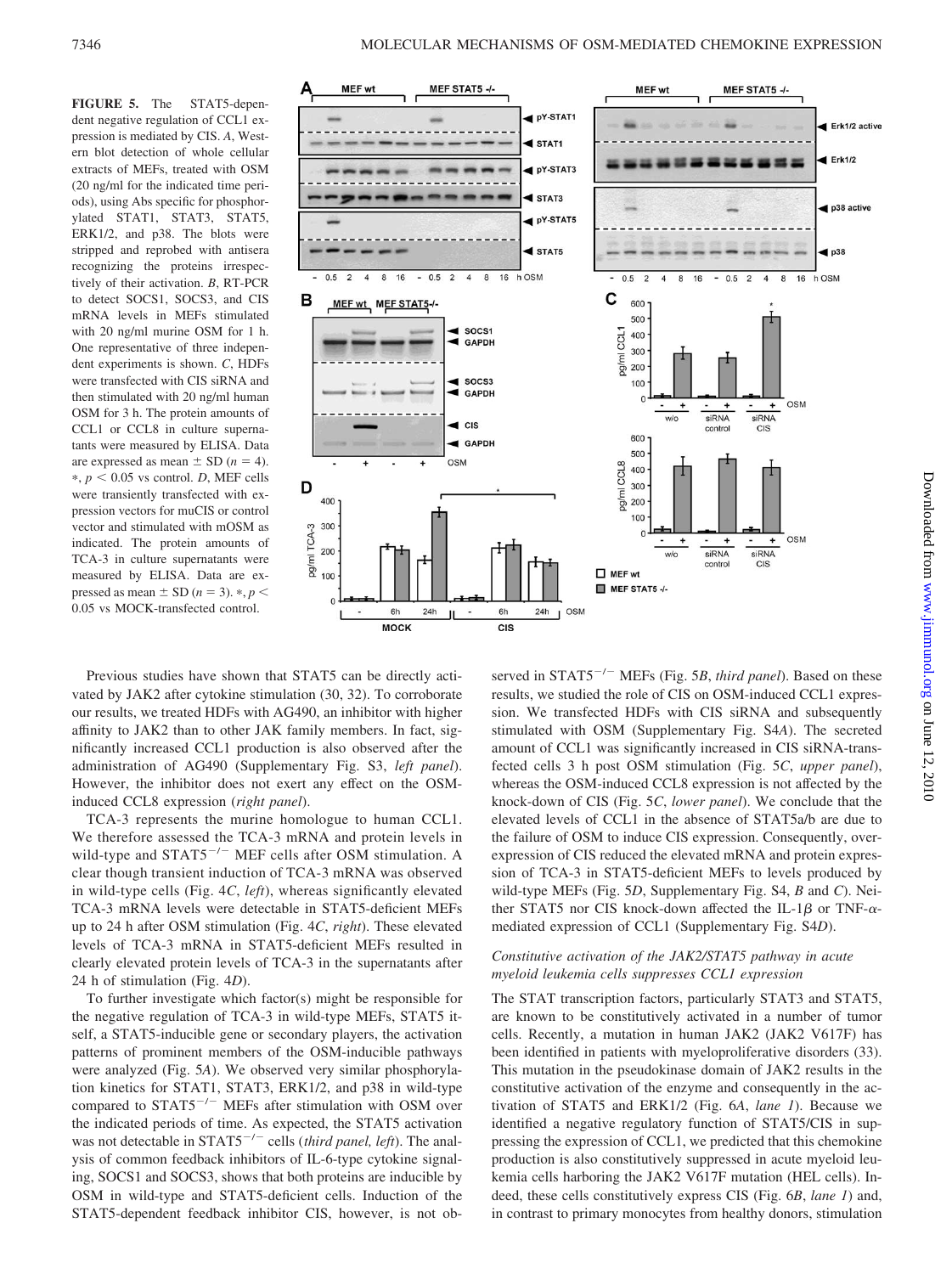

**FIGURE 6.** The JAK2 V617F mutation leads to CCL1 suppression. A, HELs were left untreated or incubated with 1  $\mu$ M JAK inhibitor-1 (JI-1) or the solvent DMSO for 12 h. Lysates were prepared and subjected to Western blot analysis using Abs specific for phosphorylated JAK2, STAT5, and Erk1/2. The blots were stripped and reprobed with antisera recognizing the proteins irrespectively of their activation. *B*, HELs were preincubated with 1  $\mu$ M JAK inhibitor-1 (JI-1) for 12 h and then stimulated with 10 ng/ml IL-1 $\beta$  or 20 ng/ml OSM for 1 h. RNA was isolated and RT-PCR used to detect CIS mRNA. *C*, Primary monocytes and HEL cells were stimulated with 10 ng/ml IL-1 $\beta$  for 3 h. The protein amounts of CCL1 in culture supernatants were measured by ELISA. Data are expressed as mean  $\pm$  SD ( $n = 4$ ). \*,  $p < 0.05$  vs control. *D*, HELs were preincubated with 1  $\mu$ M JI-1 for 12 h and then stimulated 10 ng/ml IL-1 $\beta$  or 20 ng/ml OSM for 3 h. The protein amounts of CCL1 in culture supernatants were measured by ELISA. Data are expressed as mean  $\pm$ SD ( $n = 3$ ). \*,  $p < 0.05$  vs control. E, HELs were transfected with control or CIS siRNA and stimulated with 10 ng/ml IL-1 $\beta$  or 20 ng/ml OSM for 3 h. The protein amounts of CCL1 in culture supernatants were measured by ELISA. Data are expressed as mean  $\pm$  SD ( $n = 3$ ).  $\ast$ ,  $p < 0.05$  vs control. To analyze knock-down efficiency RT-PCR was used to detect CIS mRNA levels.

with IL-1 $\beta$  or OSM could not induce secretion of CCL1 in HEL cells (Fig. 6*C*, f*ourth column*; Fig. 6*E*, *second* and *third column*).

To abrogate the constitutive activation of JAK2, HEL cells were incubated for 12 h with the JAK inhibitor-1, a general inhibitor of all Janus kinases. This treatment abrogated the constitutive activation of JAK2, STAT5, and ERK1/2 (Fig. 6*A*, *lane 3*). Furthermore, constitutive expression of CIS was inhibited (Fig. 6*B*, *lane 2*). Because OSM itself, however, relies on the activation of JAK1 and JAK2 to initiate its own signaling cascade, treatment of HEL cells with JI-1 precludes stimulation with OSM. Thus, OSM which is usually a strong inducer of CIS (Fig. 5*B*) could no longer stimulate CIS expression (Fig. 6*B*, *lane 4*) or CCL1 expression (Fig.  $6D$ , *third column*). IL-1 $\beta$ , however, signals via IRAK and IKK and therefore independent of Janus kinases. Hence, this cytokine is still actively working in the presence of JI-1 and was additionally used for the experiments. Interestingly, in the absence of the constitutive active JAK2/STAT5/CIS pathway, IL-1 $\beta$  stimulation of HEL cells strongly induced CCL1 expression (Fig. 6*D*, *second column*).

To directly prove the involvement of CIS in the suppression of CCL1 expression in HEL cells we abrogated the constitutive CIS expression through siRNA knock-down (Fig. 6*E*, *lower panel*). Exclusive knock-down of CIS resulted in constitutive secretion of CCL1 (Fig. 6*E*, *upper panel*, *seventh column*). Because we could show that c-Jun and c-Fos are important positive regulators of CCL1 expression (Fig. 3*D*, *left panel*), the constitutive activation of the ERK1/2 pathway in HEL cells explains the constitutive expression of CCL1. This constitutive expression could be slightly increased by additional stimulation with OSM (Fig. 6*E*, *ninth col-*

 $u$ mn), but not by IL-1 $\beta$  (*eighth column*). Because IL-1 $\beta$  itself does not induce CIS expression knock-down of CIS in JAK inhibitor-1 treated HEL cells had no further stimulatory effect on IL-1 $\beta$ -induced CCL1 (Supplementary Fig. S5, *eighth column*). However, it is important to note that the constitutively expressed CIS (due to the JAK2 V617F mutation) can inhibit IL-1 $\beta$ -induced CCL1 expression in trans in HEL cells.

#### **Discussion**

The results presented in this study demonstrate for the first time that human OSM is able to induce CCL1, CCL7, and CCL8 expression, both at mRNA and protein levels in HDFs to levels comparable to those found for the hitherto strongest stimulators IL-1 $\beta$ and TNF- $\alpha$ . Compared with these well-known proinflammatory cytokines OSM acts significantly faster on HDFs leading to maximal secretion of the chemokines already after 1 h of stimulation. The migration assays performed for monocytes and T lymphocytes underline the physiological relevance and efficacy of the OSMmediated CCL1 and CCL8 induction. Former publications demonstrated that OSM-induced eotaxin secretion is important in the eosinophilic inflammatory process (23) and an increased production of CCL21 in lymphatic endothelial cells promoted migration of dendritic cells into lymph nodes (25).

Interestingly, the close relative of OSM, LIF, cannot induce CCL1 and/or CCL8, indicating that OSM-induced chemokine expression of CCL1, CCL7, and CCL8 is likely to be mediated via the OSMR/gp130 receptor complex (type II) and not by the LIFR/ gp130 receptor complex (type I), also used by LIF.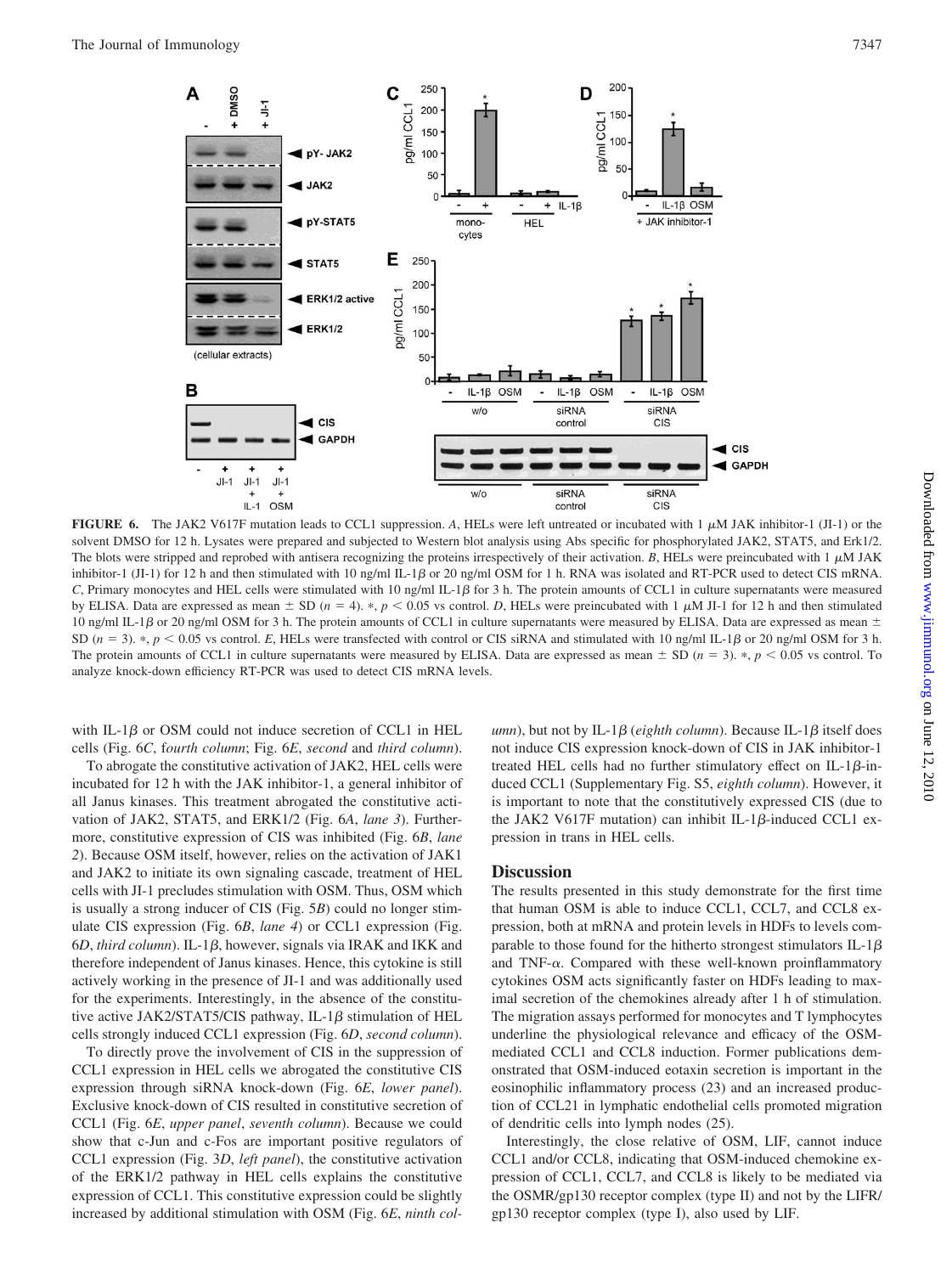Previous reports indicated that OSM uses the JAK/STAT- or the MAPK-pathway to induce the chemokines CCL2, eotaxin, or stromal-derived factor-1 (23, 25, 34, 35). In this study, we show for the first time the involvement of OSM-induced signaling pathways in CCL1, CCL7, and CCL8 transcription by the use of siRNA interference as well as well established pharmacological inhibitors (SB202190, U0126, and SP600125). These studies demonstrated that JNK is dispensable for the expression of CCL1 or CCL8, whereas p38 and ERK1/2 are crucial for the expression of these chemokines. Closer investigation of the underlying molecular mechanism demonstrated that p38 MAPK is involved in mRNA stabilization of CCL1, CCL7, and CCL8 through a TTP-destabilizing activity. TTP is a well-known mRNA-destabilizing protein mediating mRNA degradation of many proinflammatory mediators through binding to AU-rich elements (36, 37).

ERK1/2, however, appeared to be involved directly in the enhanced transcription through AP-1 transcription factors because depletion of c-Jun or c-Fos strongly reduced expression of CCL1 and CCL8. A similar result has recently been described for CCL2 (35). Of note, the activation of ERK1/2 alone appears not to be sufficient for stable mRNA levels of these chemokines, because IL-6 is also a potent activator of this MAPK in dermal fibroblasts as shown previously (21), however, does not stimulate substantial transcription of the chemokines. None of the siRNAs used to down-regulate STAT1, STAT3, or STAT5 affected the expression of CCL8. This finding suggests a STAT-independent transcription of CCL8 in response to OSM and further supports the observed importance of the MAPK.

STAT1 and STAT3 have no influence on the expression of CCL1, whereas OSM-activated STAT5 appears to have a repressive effect on the secretion of CCL1 as demonstrated by: 1) increased expression after transfection of HDFs with siRNA against STAT5, 2) prolonged transcription and enhanced secretion of the CCL-1 homologue in murine STAT5-deficient MEFs (TCA-3), and 3) pretreatment of HDFs with the JAK2 inhibitor AG490 before OSM-stimulation which significantly enhanced the expression of CCL1. Previous work has highlighted the importance of JAK2 for the STAT5 tyrosine phosphorylation (30, 32).

Interestingly, activated STAT3 has been attributed to a comparable role in tumor cells, where it represses the expression of inflammatory cytokines and chemokines and therefore constrains the immune system in fighting the tumor (38). Because activated STAT5 is found in a large variety of tumors, particularly various leukemias, it is tempting to speculate that activated STAT5 could act in a similar fashion. Indeed, we demonstrate that  $IL-1\beta$  can stimulate expression of CCL1 in a human acute myeloid leukemia cell line that expresses a constitutively active variant of JAK2 (V617F) only if the JAK/STAT-pathway is inhibited by the JAK inhibitor-1.

The enhanced expression of CCL1 in the absence of STAT5 is not due to aberrant phosphorylation of STAT3 or STAT1 by OSM as described for STAT5a/b liver specific mutant mice in response to growth hormone (39). Also no perturbances of p38 and ERK1/2 expression and activity relevant for the induction of CCL1 and CCL8 have been observed in  $STAT5^{-/-}$  MEFs. However, the comparison of the feedback inhibitors SOCS1, SOCS3, and CIS within the OSM-induced pathway showed a lack of induction of CIS in  $STAT5^{-/-}$  MEF cells, a classical STAT5 target gene and a feedback inhibitor of STAT5 (40, 41). We could functionally prove that the missing expression of CIS is responsible for the elevated CCL1 expression, because deficiency of CIS led to an increase of CCL1 secretion and overexpression of CIS reduced elevated CCL1 amounts in STAT5-deficient cells back to wildtype levels. Similarly, knock-down of the constitutive CIS expression in the acute myeloid leukemia cell line resulted in constitutive CCL1 secretion. In the classical feedback process, CIS binds to phosphorylated tyrosine residues within the cytoplasmic domain of STAT5-activating receptors and blocks further activation of STAT5 (41). In line with this, CIS-transgenic mice are virtually identical to STAT5a/b knock-out mice (42). This classical feedback mechanism, however, cannot serve as explanation for the observed negative effect of STAT5 because we would have expected to see a decrease of CCL1 expression upon knock-down of CIS. Therefore, another molecular mechanism has to be involved. CIS has also been described to act as a scavenger protein guiding phosphorylated proteins, e.g., receptors, to degradation via the ubiquitin/proteasome-dependent pathway (43, 44).

Our findings that all investigated pathways besides STAT5, i.e., STAT1, STAT3, ERK1/2, and p38, are unaffected in STAT5-deficient MEFs treated up to 16 h with OSM argues against an involvement of CIS in degradation of gp130, the oncostatin M receptor or membrane-proximal signaling events. Remarkably, CIS does not only suppress CCL1 activation in response to cytokines which normally induce expression of CIS like OSM, i.e., it does not only act in *cis*-, but also inhibits CCL1 expression mediated through cytokines like IL-1 $\beta$  which themselves do not induce CIS expression, i.e., it acts also in trans. This result argues for a CCL1 promoter proximal activity of CIS. Additional experiments are therefore required to elucidate the molecular mechanism(s) how CIS is involved in the regulation of CCL1 expression.

Taken together, we identified novel important inflammatory target genes of OSM which are independent of STAT signaling per se, but depend on MAPK activation and are partly repressed through cytokine-induced or constitutive expression of CIS.

#### **Acknowledgments**

We are grateful to Hans F. Merk and Yvonne Marquardt (Dermatology, University Hospital RWTH Aachen, Germany) for providing the primary dermal fibroblasts, Lothar Hennighausen (Laboratory of Genetics and Physiology, National Institutes of Health, Bethesda, MD) for providing J.T. STAT5a/b knock-out mice and Akihiko Yoshimura (Medical Institute of Bioregulation, Kyushu University, Japan) for the expression vector for murine CIS.

# **Disclosures**

The authors have no financial conflict of interest.

#### **References**

- 1. Baggiolini, M. 2001. Chemokines in pathology and medicine. *J. Intern. Med.*  $250 \cdot 91 - 104$
- 2. Gerard, C., and B. J. Rollins. 2001. Chemokines and disease. *Nat. Immunol.* 2: 108–115.
- 3. Mackay, C. R. 2001. Chemokines: immunology's high impact factors. *Nat. Immunol.* 2: 95–101.
- 4. Miller, M. D., S. D. Wilson, M. E. Dorf, H. N. Seuanez, S. J. O'Brien, and M. S. Krangel. 1990. Sequence and chromosomal location of the I-309 gene: relationship to genes encoding a family of inflammatory cytokines. *J. Immunol.* 145: 2737–2744.
- 5. Cantor, J., and K. Haskins. 2007. Recruitment and activation of macrophages by pathogenic CD4 T cells in type 1 diabetes: evidence for involvement of CCR8 and CCL1. *J. Immunol.* 179: 5760–5767.
- 6. Goya, I., J. Gutierrez, R. Varona, L. Kremer, A. Zaballos, and G. Marquez. 1998. Identification of CCR8 as the specific receptor for the human  $\beta$ -chemokine I-309: cloning and molecular characterization of murine CCR8 as the receptor for TCA-3. *J. Immunol.* 160: 1975–1981.
- 7. Roos, R. S., M. Loetscher, D. F. Legler, I. Clark-Lewis, M. Baggiolini, and B. Moser. 1997. Identification of CCR8, the receptor for the human CC chemokine I-309. *J. Biol. Chem.* 272: 17251–17254.
- 8. Tiffany, H. L., L. L. Lautens, J. L. Gao, J. Pease, M. Locati, C. Combadiere, W. Modi, T. I. Bonner, and P. M. Murphy. 1997. Identification of CCR8: a human monocyte and thymus receptor for the CC chemokine I-309. *J. Exp. Med.* 186: 165–170.
- 9. Loetscher, P., M. Seitz, I. Clark-Lewis, M. Baggiolini, and B. Moser. 1994. Monocyte chemotactic proteins MCP-1, MCP-2, and MCP-3 are major attractants for human CD4<sup>+</sup> and CD8<sup>+</sup> T lymphocytes. *FASEB J.* 8: 1055-1060.
- 10. Miller, M. D., and M. S. Krangel. 1992. The human cytokine I-309 is a monocyte chemoattractant. *Proc. Natl. Acad. Sci. USA* 89: 2950–2954.